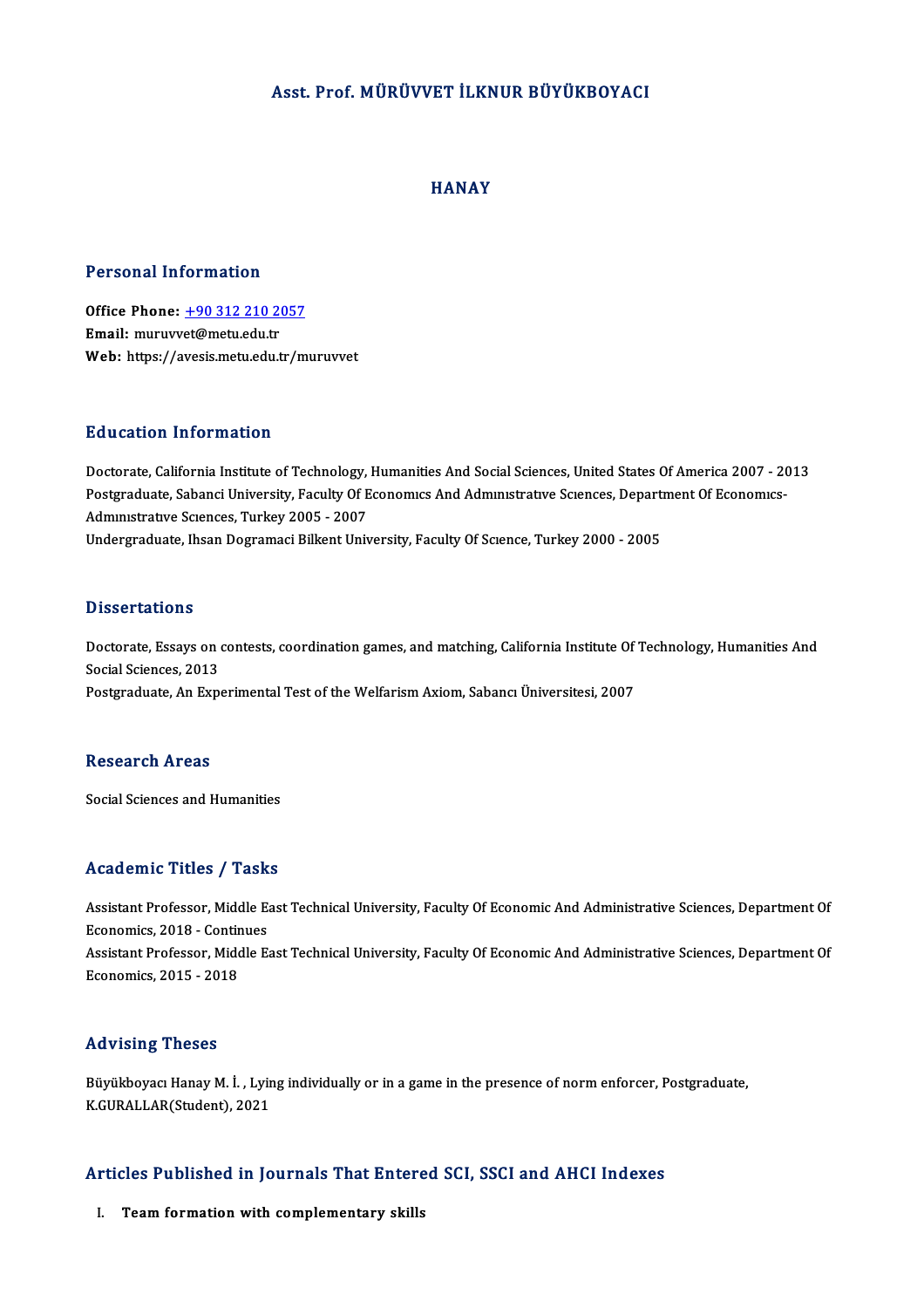Buyukboyaci M. İ., Robbett A.

Buyukboyaci M. İ. , Robbett A.<br>JOURNAL OF ECONOMICS & MANAGEMENT STRATEGY, vol.28, no.4, pp.713-733, 2019 (Journal Indexed in SSCI)<br>An experimental study of the investment impliestions of benknuntsy lows

- Buyukboyaci M. İ., Robbett A.<br>JOURNAL OF ECONOMICS & MANAGEMENT STRATEGY, vol.28, no.4, pp.713-733, 20<br>II. An experimental study of the investment implications of bankruptcy laws<br>PUVUKPOVACLHANAY M. L. CÜPDAL M. Y., Kibris JOURNAL OF ECONOMICS & MANAGEMENT STRATEGY, vol.28, r<br>An experimental study of the investment implications of<br>BÜYÜKBOYACI HANAY M. İ. , GÜRDAL M. Y. , Kibris A., KIBRIS Ö.<br>JOURNAL OF ECONOMIC BEHAVIOR & ORGANIZATION vol.15 An experimental study of the investment implications of bankruptcy laws<br>BÜYÜKBOYACI HANAY M. İ. , GÜRDAL M. Y. , Kibris A., KIBRIS Ö.<br>JOURNAL OF ECONOMIC BEHAVIOR & ORGANIZATION, vol.158, pp.607-629, 2019 (Journal Indexed BÜYÜKBOYACI HANAY M. İ. , GÜRDAL M. Y. , Kibris A., KIBRIS Ö.<br>JOURNAL OF ECONOMIC BEHAVIOR & ORGANIZATION, vol.158,<br>III. Collaboration and free-riding in team contests<br>BÜYÜKBOYACI HANAY M. İ. , Robbett A.
- JOURNAL OF ECONOMIC BEHAVIOR & C<br>Collaboration and free-riding in tea<br>BÜYÜKBOYACI HANAY M. İ. , Robbett A. LABOUR ECONOMICS, vol.49, pp.162-178, 2017 (Journal Indexed in SSCI) BÜYÜKBOYACI HANAY M. İ. , Robbett A.<br>LABOUR ECONOMICS, vol.49, pp.162-178, 2017 (Journal Indexed in SSCI)<br>IV. Costly Pre-Play Communication and Coordination in Stag-Hunt Games<br>Pürültboyacı Hanay M. İ. Küçüksonel S.

## LABOUR ECONOMICS, vol.49, pp.162-17;<br>Costly Pre-Play Communication and<br>Büyükboyacı Hanay M. İ. , Küçükşenel S.<br>MANACEPLAL AND DECISION ECONOMI Costly Pre-Play Communication and Coordination in Stag-Hunt Games<br>Büyükboyacı Hanay M. İ. , Küçükşenel S.<br>MANAGERIAL AND DECISION ECONOMICS, vol.38, pp.845-856, 2017 (Journal Indexed in SSCI)<br>A DESICNER'S CHOICE RETWEEN SI Büyükboyacı Hanay M. İ. , Küçükşenel S.<br>MANAGERIAL AND DECISION ECONOMICS, vol.38, pp.845-856, 2017 (Journal Indexed in SS<br>V. – A DESIGNER'S CHOICE BETWEEN SINGLE-PRIZE AND PARALLEL TOURNAMENTS<br>Buyukboyaci M. İ.

- MANAGERIAL AN<br>**A DESIGNER'S C<br>Buyukboyaci M. İ.**<br>ECONOMIC INOUL A DESIGNER'S CHOICE BETWEEN SINGLE-PRIZE AND PARALLEL TOURN<br>Buyukboyaci M. İ.<br>ECONOMIC INQUIRY, vol.54, no.4, pp.1774-1789, 2016 (Journal Indexed in SSCI)<br>Bisk attitudes and the stag bunt game.
- VI. Risk attitudes and the stag-hunt game ECONOMIC INQUI<br>Risk attitudes al<br>Buyukboyaci M. İ.<br>ECONOMICS I ETT ECONOMICS LETTERS, vol.124, no.3, pp.323-325, 2014 (Journal Indexed in SSCI)

### Articles Published in Other Journals

rticles Published in Other Journals<br>I. An investigation of inflation and unemployment rate perceptions: a survey study An investigation of inflation and unemployme<br>Büyükboyacı Hanay M. İ. , Özdemir Ö., Küçükşenel S.<br>METU Studies in Development vel 47, no 3, nn 1, 19 An investigation of inflation and unemployment rate perceptions: a survey study<br>Büyükboyacı Hanay M. İ. , Özdemir Ö., Küçükşenel S.<br>METU Studies in Development, vol.47, no.2, pp.1-18, 2020 (International Refereed Universit Büyükboyacı Hanay M. İ. , Özdemir Ö., Küçükşenel S.<br>METU Studies in Development, vol.47, no.2, pp.1-18, 2020 (Inte<br>II. The Role of Gender and Relative Skills in Task Juggling<br>PÜVÜYPOVACI HANAY M. İ METU Studies in Developme<br>The Role of Gender and<br>BÜYÜKBOYACI HANAY M. İ.<br>Bogazici Journal val 22, 201 The Role of Gender and Relative Skills in Task Juggling<br>BÜYÜKBOYACI HANAY M. İ.<br>Bogazici Journal, vol.32, 2018 (Other Refereed National Journals)<br>Coordination with Indinest Messages in the Stag Hunt Com BÜYÜKBOYACI HANAY M. İ.<br>Bogazici Journal, vol.32, 2018 (Other Refereed National Journals)<br>III. Coordination with Indirect Messages in the Stag-Hunt Game<br>Büyükboyacı Hanay M. İ. , Küçükşenel S. Bogazici Journal, vol.32, 2018 (Other Re<br>Coordination with Indirect Message<br>Büyükboyacı Hanay M. İ. , Küçükşenel S.<br>METU Studies in Develenment vol.44, pr Coordination with Indirect Messages in the Stag-Hunt Game<br>Büyükboyacı Hanay M. İ. , Küçükşenel S.<br>METU Studies in Development, vol.44, pp.177-186, 2017 (National Refreed University Journal)<br>Loss Sharing in Bartnarshing IV. Loss Sharing in Partnerships METU Studies in Developme<br>Loss Sharing in Partners<br>BÜYÜKBOYACI HANAY M. İ.<br>Metu Studies in Developmes Metu Studies in Development, vol.44, pp.27-46, 2017 (Other Refereed National Journals) BÜYÜKBOYACI HANAY M. İ.<br>Metu Studies in Development, vol.44, pp.27-46, 2017 (Other Refereed National Jo<br>V. Açık Arttırmalar ve Açık Arttırmalarda Teorik Beklentilerden Sapmalar<br>PÜYÜYPOYACI HANAY M. İ Metu Studies in Developmer<br>Açık Arttırmalar ve Açık<br>BÜYÜKBOYACI HANAY M. İ.<br><sup>İltisat ve Tonlum 2015 (No</sup> Açık Arttırmalar ve Açık Arttırmalarda Teorik Bekle<br>BÜYÜKBOYACI HANAY M. İ.<br>İktisat ve Toplum, 2015 (National Non-Refereed Journal)<br>Koordinasyon Oyunları BÜYÜKBOYACI HANAY M. İ.<br>İktisat ve Toplum, 2015 (Na<br>VI. Koordinasyon Oyunları<br>BÜYÜKBOYACI HANAY M. İ. İktisat ve Toplum, 2015 (Na<br><mark>Koordinasyon Oyunları</mark><br>BÜYÜKBOYACI HANAY M. İ.<br><sup>İltisat ve Toplum, 2015 (Na</sup> İktisat ve Toplum, 2015 (National Non-Refereed Journal)

### Books&Book Chapters

- I. Ekonomide Yarışmaların Motivasyona Etkisi BÜYÜKBOYACI HANAY M. İ., ÇAVDAROĞLUN. EfilYayınevi,2018 BÜYÜKBOYACI HANAY M. İ. , ÇAVDAROĞLU N.<br>Efil Yayınevi, 2018<br>II. Davranışsal şktisat ve Sınırlı Rasyonellik Varsayımı<br>Aldere C. Büyültbeyar Hanev M. İ.
- Efil Yayınevi, 2018<br>Davranışsal şktisat ve Sınırlı Ra<br>Akdere Ç., Büyükboyacı Hanay M. İ.<br>in: Iltisatta Dayranissal Yaklasımlan Davranışsal şktisat ve Sınırlı Rasyonellik Varsayımı<br>Akdere Ç., Büyükboyacı Hanay M. İ.<br>in: Iktisatta Davranissal Yaklasimlar, Devrim Dumludag,Ozge Gokdemir,Levent Neyse,Ester Ruben, Editor, İmge<br>Kitabeyi Yevunları, Ankara Akdere Ç., Büyükboyacı Hanay M. İ.<br>in: Iktisatta Davranissal Yaklasimlar, Devrim<br>Kitabevi Yayınları, Ankara, pp.23-414, 2015<br>"Davranıssal İktisat ve Sınırlı Basyonal. Kitabevi Yayınları, Ankara, pp.23-414, 2015<br>III. "Davranışsal İktisat ve Sınırlı Rasyonellik Varsayımı"
-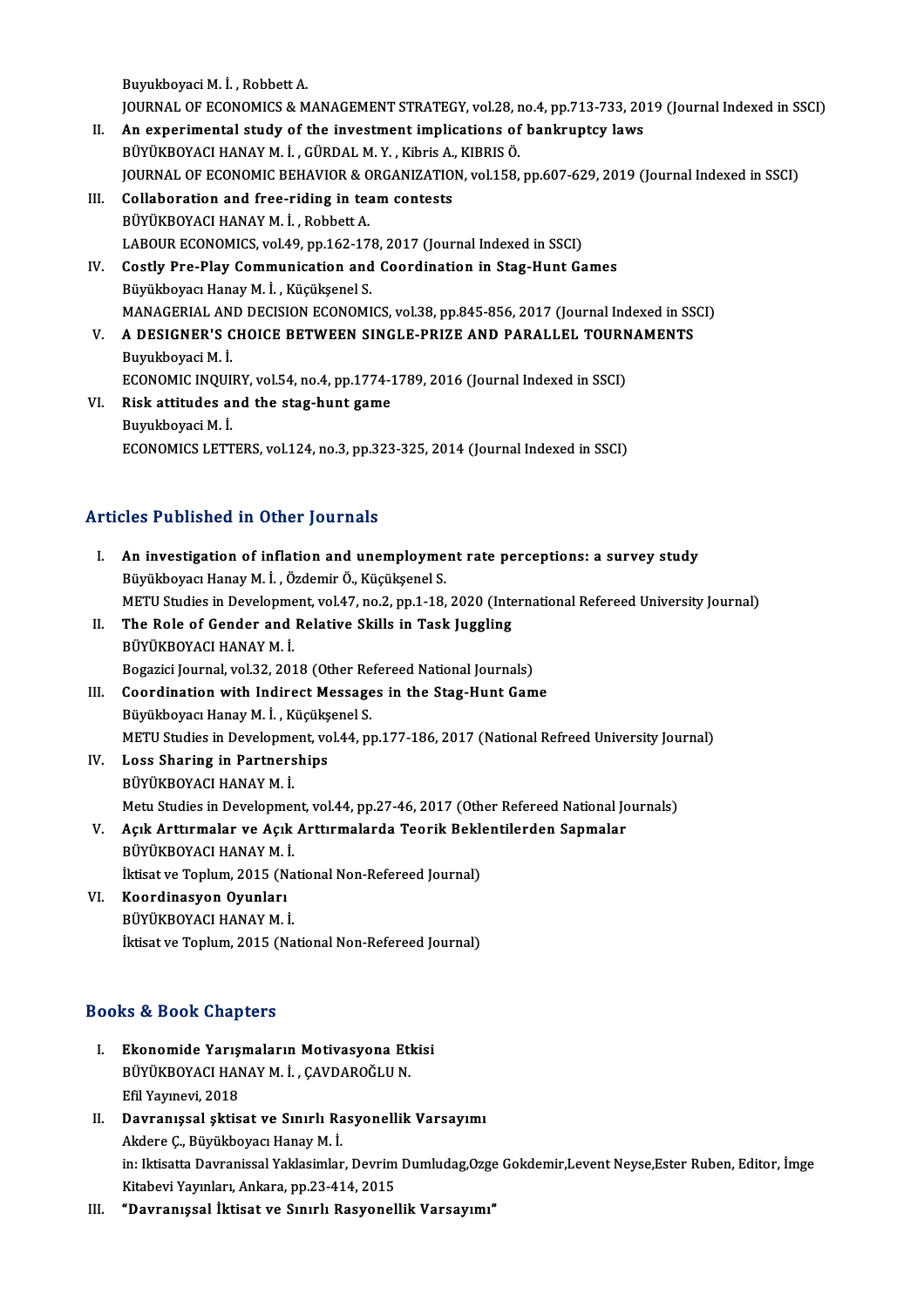**AKDERE Ç., BÜYÜKBOYACI HANAY M. İ.**<br>İni İltisatta Deuranissel Vaklasımlar, D. I

in: İktisatta Davranışsal Yaklaşımlar, D. Dumludağ, Ö. Gökdemir, L. Neyse, Ester Ruben , Editor, İmge Kitabevi,<br>İstanbul, pp.105-139, 2015 AKDERE Ç., BÜYÜKBOYACI I<br>in: İktisatta Davranışsal Yak<br>İstanbul, pp.105-139, 2015

### Refereed Congress / Symposium Publications in Proceedings

- efereed Congress / Symposium Publications in Proceedings<br>I. How to increase quality through government intervention: An Experimental Study<br>PUVUEROVACLHANAY M.J. GAVDAROČLUN BÜYÜKBOYACI HANAY M. İ., ÇAVDAROĞLU N.<br>BÜYÜKBOYACI HANAY M. İ., ÇAVDAROĞLU N.<br>EPC Ekanomi Kongresi 2019 "Kallanma İltisad How to increase quality through government intervention: An Experimental Study<br>BÜYÜKBOYACI HANAY M. İ. , ÇAVDAROĞLU N.<br>ERC Ekonomi Kongresi 2019 "Kalkınma İktisadını Yeniden Düşünmek", Turkey, 26 - 28 September 2019<br>The Bo BÜYÜKBOYACI HANAY M. İ. , ÇAVDAROĞLU N.<br>ERC Ekonomi Kongresi 2019 "Kalkınma İktisadını Yeniden Düşünmek", Turkey, 26 - 28 September 2019<br>II. The Role of Outside Option for Sellers and Exogenous BreakDown Rate on Tradin
- ERC Ekon<br>The Role<br>Analysis<br>PüvüvPO The Role of Outside Opti<br>Analysis<br>BÜYÜKBOYACI HANAY M. İ.<br>Feen TP. 5., 97 Sontamber 2 Analysis<br>BÜYÜKBOYACI HANAY M. İ.<br>Econ TR, 5 - 07 September 2019 BÜYÜKBOYACI HANAY M. İ.<br>Econ TR, 5 - 07 September 2019<br>III. Team Formation with Complementary Skills<br>PÜVÜYPOVACI HANAY M. İ. Pebbett A
- Econ TR, 5 07 September 2019<br>Team Formation with Complements<br>BÜYÜKBOYACI HANAY M. İ., Robbett A. Team Formation with Complementary<br>BÜYÜKBOYACI HANAY M. İ. , Robbett A.<br>ESA-World Meeting, 28 June - 02 July 2018<br>Callabaration and Eree riding in Team
- BÜYÜKBOYACI HANAY M. İ. , Robbett A.<br>ESA-World Meeting, 28 June 02 July 2018<br>IV. Collaboration and Free-riding in Team Contests<br>BÜYÜKBOYACI HANAY M. İ. , Robbett A. ESA-World Meeting, 28 June - 02 July 20<br>**Collaboration and Free-riding in Te**<br>BÜYÜKBOYACI HANAY M. İ. , Robbett A. Collaboration and Free-riding in Team Contests<br>BÜYÜKBOYACI HANAY M. İ. , Robbett A.<br>ESA Vienna 2017, Viyana, Austria, 6 - 09 September 2017<br>Nogatiya Surplus Sharing in Partnarchins
- V. Negative Surplus Sharing in Partnerships ESA Vienna 2017, Viyana, A<br><mark>Negative Surplus Sharin</mark><br>BÜYÜKBOYACI HANAY M. İ.<br>2 Denevçel ve Devrenissel Il Negative Surplus Sharing in Partnerships<br>BÜYÜKBOYACI HANAY M. İ.<br>2.Deneysel ve Davranissal Iktisat Calistayi, İstanbul, Turkey, 16 April 2016<br>An Evnerimental Study of Investment Implications of Bankruntsy.
- VI. An Experimental Study of Investment Implications of Bankruptcy Laws<br>BÜYÜKBOYACI HANAY M. İ., GÜRDAL M. Y., KIBRIS A., KIBRIS Ö. 2.Deneysel ve Davranissal Iktisat Calistayi, İstanbul, Turkey, 16 A<br>An Experimental Study of Investment Implications of Ban<br>BÜYÜKBOYACI HANAY M. İ. , GÜRDAL M. Y. , KIBRIS A., KIBRIS Ö.<br>ESA Montoring Program warkaban in Ba An Experimental Study of Investment Implications of Bank<br>BÜYÜKBOYACI HANAY M. İ., GÜRDAL M. Y., KIBRIS A., KIBRIS Ö.<br>ESA Mentoring Program workshop in Berlin, 26 November 2015<br>An Experimental Study of the Investment Implic BÜYÜKBOYACI HANAY M. İ., GÜRDAL M. Y., KIBRIS A., KIBRIS Ö.<br>ESA Mentoring Program workshop in Berlin, 26 November 2015<br>VII. **An Experimental Study of the Investment Implications of Bankruptcy Laws**<br>PÜYÜKPOYACI HANAY M. İ.
- ESA Mentoring Program workshop in Berlin, 26 November 2015<br>An Experimental Study of the Investment Implications of<br>BÜYÜKBOYACI HANAY M. İ., GÜRDAL M. Y., KIBRIS A., KIBRIS Ö.<br>SOCIETY OF ECONOMIC DESICN 2015-1-04 July 2015 An Experimental Study of the Investment Implica<br>BÜYÜKBOYACI HANAY M. İ. , GÜRDAL M. Y. , KIBRIS A., I<br>SOCIETY OF ECONOMIC DESIGN 2015, 1 - 04 July 2015<br>Tune of Cheen Talk and the Stag Hunt Cames BÜYÜKBOYACI HANAY M. İ., GÜRDAL M. Y., KIBRIS<br>SOCIETY OF ECONOMIC DESIGN 2015, 1 - 04 July 20<br>VIII. Type of Cheap Talk and the Stag Hunt Games<br>PUVUKPOYACI HANAY M. İ. Küsülternel S
- SOCIETY OF ECONOMIC DESIGN 2015, 1 0<br>Type of Cheap Talk and the Stag Hunt<br>BÜYÜKBOYACI HANAY M. İ., Küçükşenel S.<br>1st Turkish Workshop on Eunorimental Ess BÜYÜKBOYACI HANAY M. İ. , Küçükşenel S.<br>1st Turkish Workshop on Experimental Economics, Turkey, 25 April 2015

### Supported Projects

Supported Projects<br>DERİN GÜRE P., BÜYÜKBOYACI HANAY M. İ. , Project Supported by Higher Education Institutions, Dolaylı Vergi Kaçakları<br>Altında Vergi Befermu, 2018, .2020 Bupportou 110 joure<br>DERİN GÜRE P., BÜYÜKBOYACI HAN.<br>Altında Vergi Reformu, 2018 - 2020<br>PÜVÜKROYACI HANAY M.İ., Breject DERİN GÜRE P., BÜYÜKBOYACI HANAY M. İ. , Project Supported by Higher Education Institutions, Dolaylı Vergi Kaçakları<br>Altında Vergi Reformu, 2018 - 2020<br>BÜYÜKBOYACI HANAY M. İ. , Project Supported by Higher Education Instit

Altında Vergi Reformu, 2018 - 2020<br>BÜYÜKBOYACI HANAY M. İ. , Project Supported by Higher Education Institu<br>olmamasından piyasadaki kaliteli urun miktarı nasıl etkilenir?, 2018 - 2019<br>PÜYÜKPOYACI HANAY M. İ., Kaya V., Proje BÜYÜKBOYACI HANAY M. İ. , Project Supported by Higher Education Institutions, Piyasa dışı seçeneğin kaliteye bağlı o<br>olmamasından piyasadaki kaliteli urun miktarı nasıl etkilenir?, 2018 - 2019<br>BÜYÜKBOYACI HANAY M. İ. , Kay

olmamasından piyasadaki kaliteli urun miktarı nasıl etkilenir?, 2018 - 2019<br>BÜYÜKBOYACI HANAY M. İ. , Kaya V., Project Supported by Higher Education Institutions, Belirsizlik Durumunda İflas<br>Sonrası Paylaşım Kurallarının S BÜYÜKBOYACI HANAY M. İ. , Kaya V., Project Supported by Higher Education Institutions, Belirsizlik Durumunda İflas<br>Sonrası Paylaşım Kurallarının Seçimi: Deneysel Çalışma, 2016 - 2017<br>BÜYÜKBOYACI HANAY M. İ. , YÜREK S., TOM

Sonrası Paylaşım Kurallarının Seçimi: Deneysel Çalışma, 2016 - 2017<br>BÜYÜKBOYACI HANAY M. İ. , YÜREK S., TOMBAKOĞLU E., Project Supported by l<br>TERCİHLERİNİN ÇEŞİTLİ STRATEJİK İNTERAKSİYONLARA ETKİSİ, 2016 - 2017<br>Büyükboyca BÜYÜKBOYACI HANAY M. İ. , YÜREK S., TOMBAKOĞLU E., Project Supported by Higher E<br>TERCİHLERİNİN ÇEŞİTLİ STRATEJİK İNTERAKSİYONLARA ETKİSİ, 2016 - 2017<br>Büyükboyacı Hanay M. İ. , H2020 Project, Feedback in Team Competitions, TERCİHLERİNİN ÇEŞİTLİ STRATEJİK İNTERAKSİYONLARA ETKİSİ, 2016 - 2017<br>Büyükboyacı Hanay M. İ. , H2020 Project, Feedback in Team Competitions, 2015 - 2017<br>Büyükboyacı Hanay M. İ. , Küçükşenel S., H2020 Project, FeedbackTeamC

Büyükboyacı Hanay M. İ. , H2020 Project, Feedback in Team Competitions, 2015 - 2017<br>Büyükboyacı Hanay M. İ. , Küçükşenel S., H2020 Project, FeedbackTeamContest , 2015 - 2017<br>KÜÇÜKŞENEL S., BÜYÜKBOYACI HANAY M. İ. , TUBITAK Büyükboyacı Hanay M. İ. , Küçükşe<br>KÜÇÜKŞENEL S., BÜYÜKBOYACI H.<br>Etkisi Deneysel Test, 2014 - 2016<br>VÜÇÜKSENEL S., BÜYÜKBOYACI H KÜÇÜKŞENEL S., BÜYÜKBOYACI HANAY M. İ. , TUBITAK Project, İflas Sonrası Paylaşım Kurallarının Kişilerin Yatırımı<br>Etkisi Deneysel Test, 2014 - 2016<br>KÜÇÜKŞENEL S., BÜYÜKBOYACI HANAY M. İ. , Project Supported by Higher Educat

Etkisi Deneysel Test, 2014 - 2016<br>KÜÇÜKŞENEL S., BÜYÜKBOYACI HANAY M. İ. , Pı<br>KOORDİNASYON ÜZERİNE ETKİSİ, 2015 - 2015<br>Küçüksanel S., Özdemir Ö., Büyükboyacı Hanay M KÜÇÜKŞENEL S., BÜYÜKBOYACI HANAY M. İ. , Project Supported by Higher Education Institutions, RİSK BİLGİSİNİN<br>KOORDİNASYON ÜZERİNE ETKİSİ, 2015 - 2015<br>Küçükşenel S., Özdemir Ö., Büyükboyacı Hanay M. İ. , Project Supported b